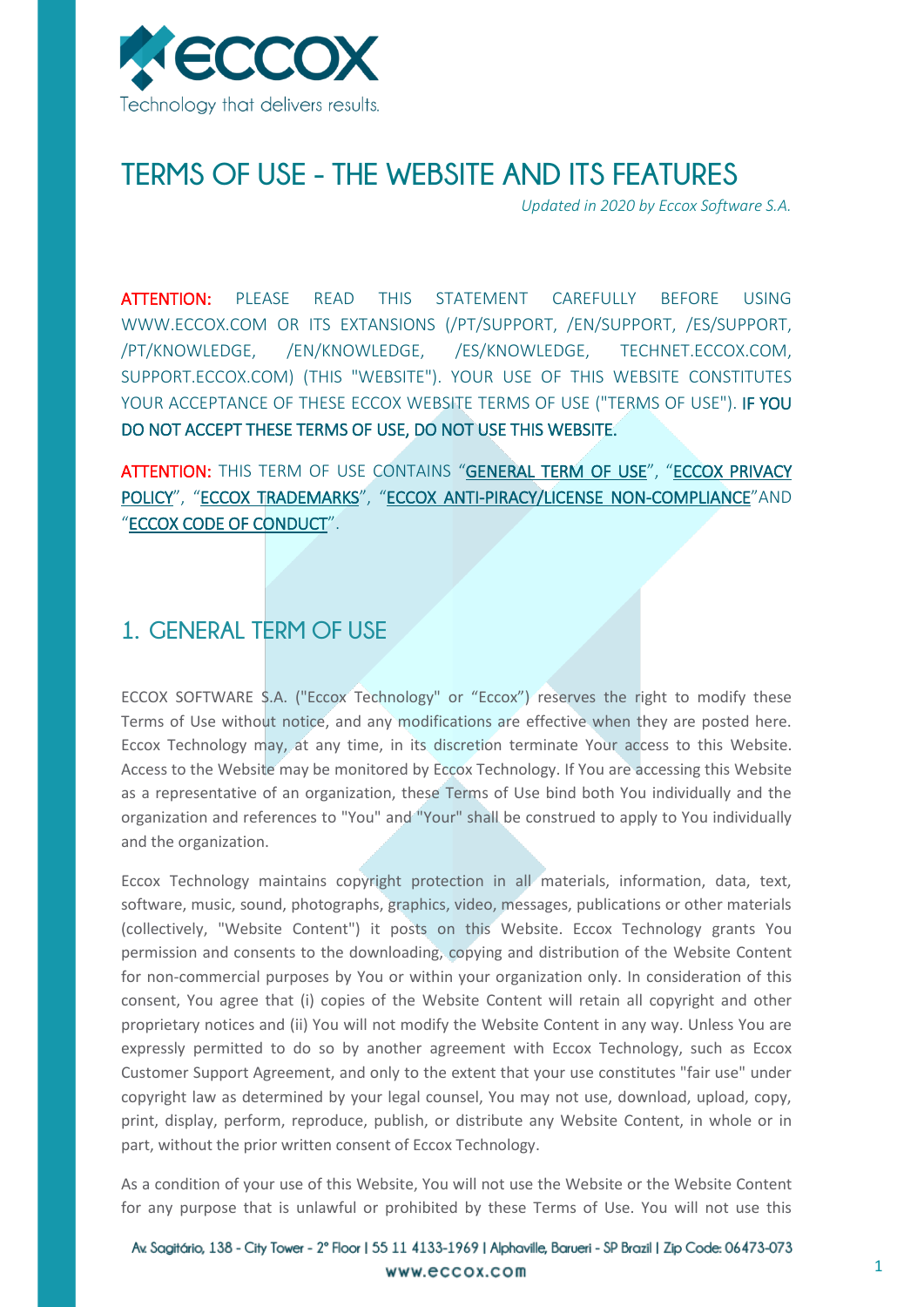

Website in any manner that could damage, disable, overload or impair the operation of this Website or use by third parties.

**Certain restricted product information is available on this Website only to licensed customers of Eccox Technology who are registered to receive information via passwords issued by Eccox Technology.** This restricted information is considered **confidential and proprietary information of Eccox Technology**. If You are a registered customer or a representative of a registered customer, You may be authorized by another agreement, such as Eccox Customer Support Agreement, to download, copy, re-distribute, and use the restricted information as authorized by Eccox Technology. Issuance of a registration password is conditioned on the customer's use of such restricted information only in accordance with the terms of their license, product or service agreement with Eccox Technology. **You shall not transfer your password** to unauthorized parties. You shall immediately notify Eccox Technology of any unauthorized use of your password. You are responsible for use of your password. You will not attempt to gain access to any Website Content or area within this Website that You are not authorized to access.

You agree to the following with regard to Your use of the Website: (a) You will not access the Website under an anonymous or false name, and You will not permit any other person to access the Website under your name or using an anonymous or false name to impersonate any person or entity or otherwise misrepresent your affiliation with a person or entity; (b) You will not transmit to the Website any content that (i) is libelous, defamatory, obscene, pornographic, threatening, or abusive or harassing to another individual, (ii) violates any law, including without limitation, laws governing copyright infringement and data privacy, (iii) violates or infringes upon the rights of or otherwise harms any third party, (iv) is otherwise offensive or objectionable to Eccox Technology, Website participants, or other parties, or (v) the export or re-export of which requires a license or license exception from the United States government or other foreign governments having jurisdiction; (c) You will not post or transmit to the Website any content containing any malware or harmful or corrupt code, programming code, or data (including but not limited to "viruses", "worms" and "cancelbots"), or other code that otherwise adversely affects the functioning of the Website or interferes with or disrupts the Website or any other Eccox Technology websites, servers, or networks connected to Eccox Technology websites; (d) You will not use the Website for purposes of promotion, solicitation, or advertising; and (e) Eccox Technology will not have and expressly disclaims any liability related to the misuse, loss, modification, or unavailability of any content.

Certain information available on this Website is provided by other parties, particularly information about such other parties. You understand that all such information is the sole responsibility of the party who originated it and that Eccox Technology has no responsibility for such content and does not guarantee the accuracy, integrity or quality of such content. In no event is the inclusion of a statement about another party, a reference to such other party or a web-link to another party's website an endorsement of such other party, their products or their services.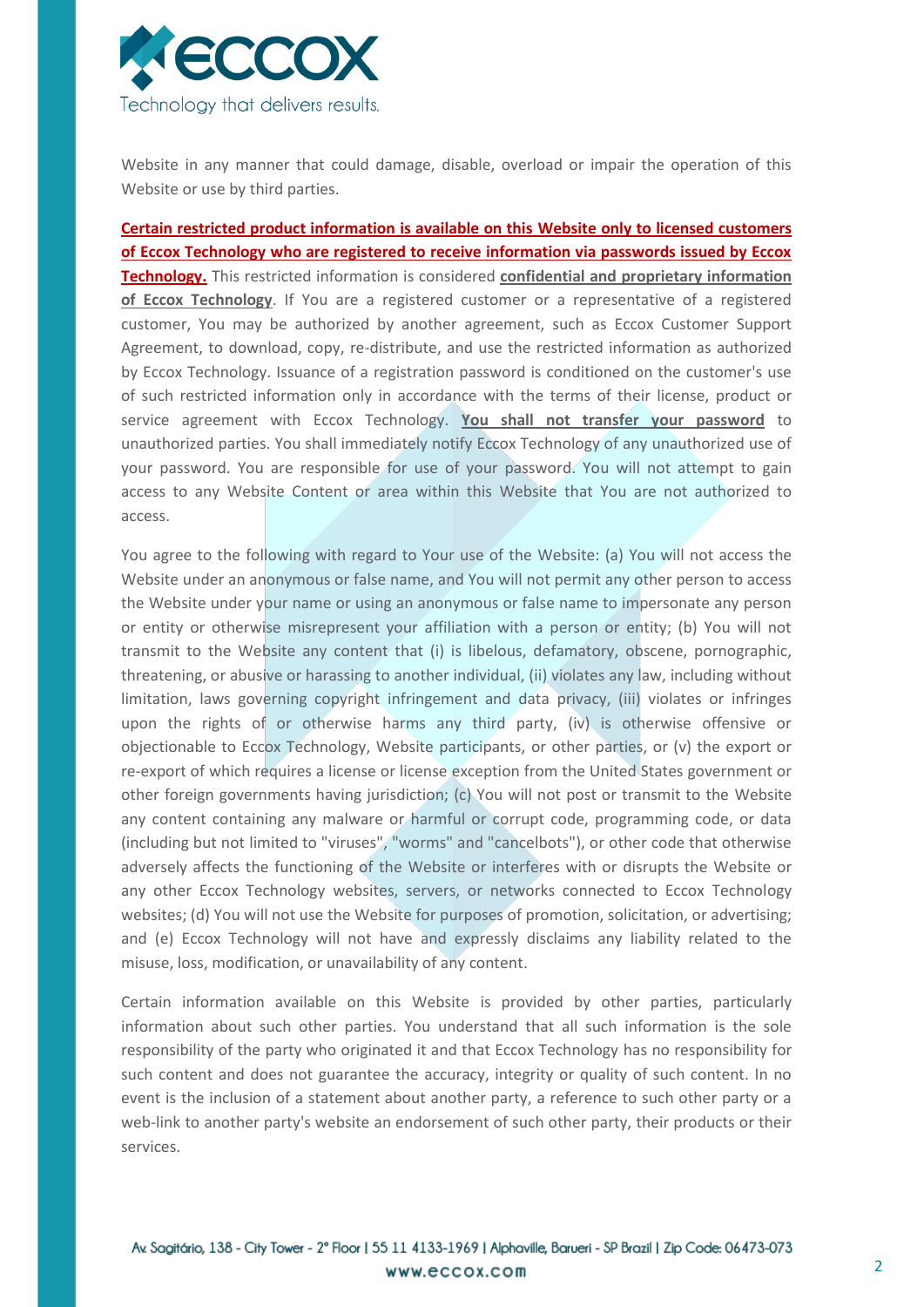

RSS (really simple syndication) content is available on this Website, consisting of feeds of story headlines from various providers of such feeds. Your use of the RSS content is subject to these terms and conditions and also to those of the service that feeds the content ("Service"). You may not modify the content or the links provided by such Service. You must request permission from the Service to use, modify, display, or link to the RSS content in any way. The RSS content is owned by the Service. Eccox Technology reserves the right to remove the RSS content at any time.

You may link to the www.eccox.com home page, and to any other page on the Website. Eccox Technology reserves the right to withdraw such consent at any time in its discretion. **You may not use any of Eccox Technology proprietary logos, trademarks, or other distinctive graphics, video, or audio material in Your links**. You may not link in any manner reasonably likely to 1) imply affiliation with or endorsement or sponsorship by Eccox Technology, without Eccox Technology written consent; 2) cause confusion, mistake, or deception; 3) dilute Eccox Technology trademarks, service marks, or trade names; or 4) otherwise violate applicable law.

Eccox Technology makes no representations or promises to develop, provide, or market any software, service or product discussed on this Website, and You shall not rely on any of the information provided or the prospect of availability of any software, service, or product currently in development or currently anticipated to be made available in the future.

Website Content may refer to products, programs or services that are not available in Your country. **Consult Your local Eccox Technology representative for information about the products, programs and services that may be available to You**.

**Any software that is available for download from this Website is the copyrighted property of Eccox Technology and/or its partners**. Any use or reproduction of any such software and warranties as to such software, if any, are governed by (i) the terms of the license agreement applicable to that software, or (ii) if no license agreement applies, then are governed by the warranties under these Terms of Use. Your use of any third-party product or service purchased by You in connection with this Website is governed by the terms of the agreement applicable to such product or service.

Neither Eccox Technology nor any of its affiliates or suppliers or its or their officers, directors, employees, agents, representatives or subcontractors (collectively, the " Eccox Technology Partners") shall be liable for any loss or liability resulting, directly or indirectly, from delays or interruptions due to electronic or mechanical equipment failures, denial of service attacks, date data processing failures, telecommunications or Internet problems, utility failures or problems, defects, bad weather, strikes, walkouts, fire, acts of God, riots, armed conflicts, acts of terrorism, cyber-security attacks, acts of war or other like causes beyond the reasonable control of Eccox Technology. Eccox shall have no responsibility to provide access to this Website while the interruption of this Website due to any such cause continues. Eccox may discontinue providing You access to this Website at any time.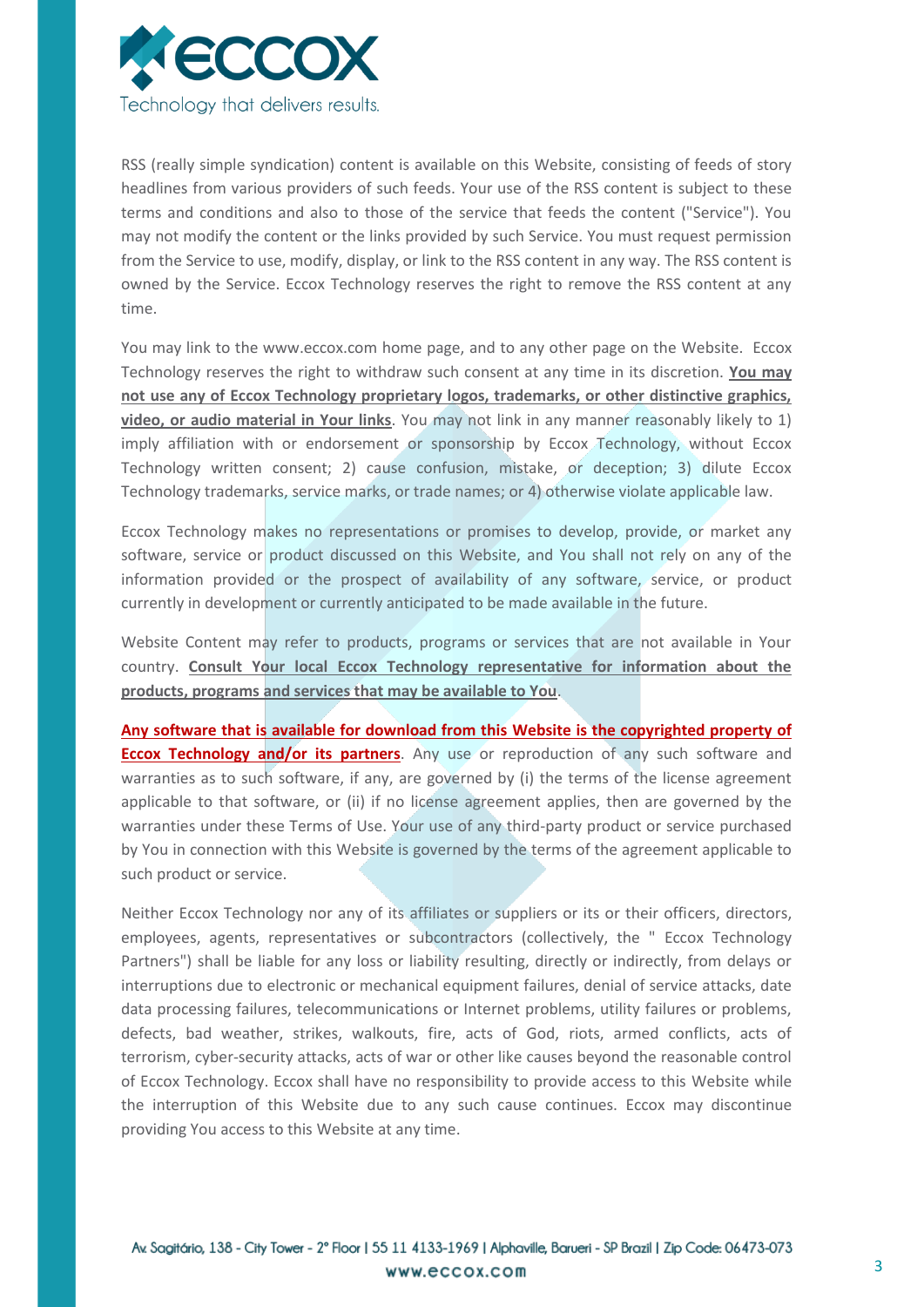

## **1.1. DISCLAIMER; LIMITATION OF LIABILITY; INDEMNITY**

This Website and all Website Content is provided "AS IS" and WITHOUT WARRANTY OR CONDITION OF ANY KIND, EXPRESSED OR IMPLIED, INCLUDING WARRANTIES REGARDING THE ACCURACY OR COMPLETENESS OF THE WEBSITE CONTENT, WARRANTIES OF MERCHANTABILITY, FITNESS FOR A PARTICULAR PURPOSE, TITLE, NON-INFRINGEMENT, AND THOSE ARISING FROM A COURSE OF DEALING, USAGE OR TRADE PRACTICE. It is up to You to take precautions to ensure that whatever You select for Your use is free of such items as viruses, worms, trojan horses and other items of a destructive nature.

IN NO EVENT WILL ECCOX TECHNOLOGY OR ANY OF ITS AFFILIATES BE LIABLE FOR ANY DAMAGES WHATSOEVER (INCLUDING, WITHOUT LIMITATION, THOSE RESULTING FROM LOST PROFITS, LOST DATA, LOST REVENUE OR BUSINESS INTERRUPTION) ARISING OUT OF THE USE, INABILITY TO USE, OR THE RESULTS OF USE OF, THIS WEBSITE OR ANY SITE LINKED TO WWW.ECCOX.COM. WITHOUT LIMITING THE FOREGOING, NEITHER ECCOX TECHNOLOGY NOR ANY OF ITS AFFILIATES SHALL BE LIABLE FOR ANY SPECIAL, INDIRECT, INCIDENTAL, OR CONSEQUENTIAL DAMAGES THAT MAY RESULT FROM YOUR USE OF THIS WEBSITE OR ANY WEBSITE CONTENT, WHETHER ARISING UNDER CONTRACT, NEGLIGENCE, TORT OR ANY OTHER LAW OR CAUSE OF ACTION.

SOME JURISDICTIONS DO NOT ALLOW THE LIMITATION OR EXCLUSION OF LIABILITY. ACCORDINGLY, SOME OF THE ABOVE MAY NOT APPLY TO YOU.

You agree to release, defend, indemnify and hold the Eccox Technology and its affiliates harmless from and against any and all claims, liabilities, damages, losses or expenses, including reasonable attorneys' fees and costs, arising out of or in any way connected with Your access to or use of this Website or any Website Content.

## **1.2. EXPORT AND TRADE CONTROLS**

You agree not to import, export, re-export, or transfer, directly or indirectly, any part of this Website or any Website Content provided on or pursuant to this Website except in full compliance with all United States, Latin America, foreign and other applicable laws and regulations, including, but not limited to, export control laws.

#### **1.3. SUBMISSIONS**

Any information, material, or idea You submit to this Website by any means will be treated as non-confidential and non-proprietary and may be used by the Eccox Technology and its affiliates for any purpose whatsoever, including without limitation the development and/or provision of products and services, except that all personal data submitted to this Website will be used by Eccox Technology in accordance with [ECCOX PRIVACY POLICY.](#page-4-0)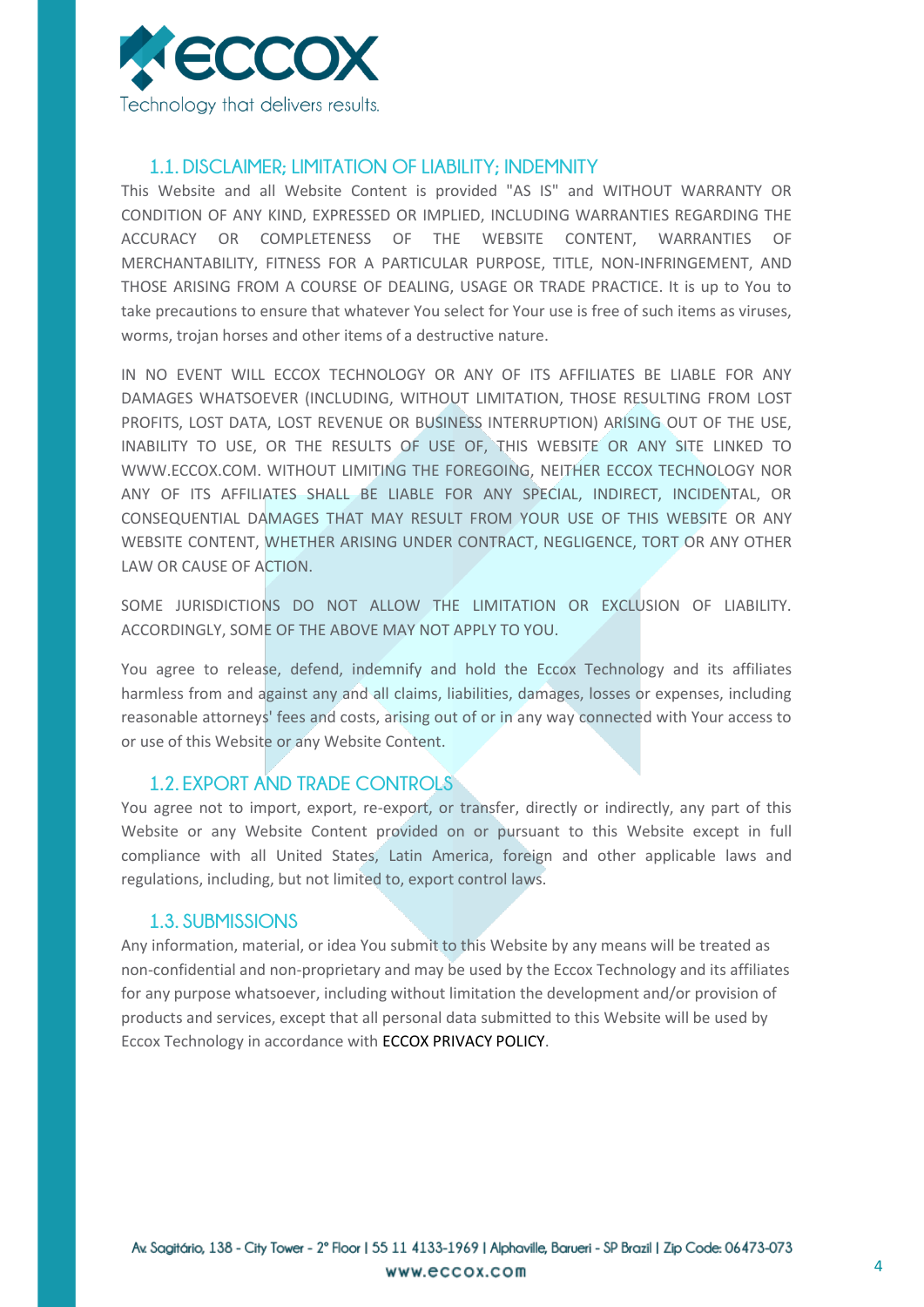

## <span id="page-4-0"></span>**2. ECCOX PRIVACY POLICY**

### **2.1. OUR COMMITMENT TO PRIVACY**

Your privacy is important to us. This website, www.eccox.com (the "Site"), is owned and operated by ECCOX SOFTWARE S.A. ("Eccox Technology" or "Eccox"). This Eccox Technology Privacy Policy ("Privacy Policy") describes how Eccox and its affiliates collect, use and disclose personally identifiable information or personal data ("Personal Information") that we may obtain about you ("You") through the Site. When You provide Personal Information to us via our Site, we protect it according to this Privacy Policy. By using any Eccox Technology Site, You acknowledge that You have reviewed, understood and agree to, the terms of this Privacy Policy. **If You do not agree to this Privacy Policy, do not use this Site.**

Eccox Technology operates in the business-to-business (B2B) software industry. Unlike many companies and websites, we do not focus on consumer users or the collection of consumer data. To the extent we collect information online, our purpose is to better serve our business customers.

## **2.2. THE PERSONAL INFORMATION WE COLLECT**

We may collect the following types of information when You browse this Site, any other Eccox Technology website, or any site of a Eccox Technology affiliate ("Eccox Technology Website"), as part of Eccox legitimate interests as it is described below:

Personal Information You provide directly when You register on a Eccox Technology Website, make an online order, join an online community or other group, inquire about Eccox products, or request Eccox Technology support or services at any Eccox Technology interactive message board or via any e-mail messages You send Eccox Technology, including Your name, contact information (phone and fax numbers, address, and email address), ordering information, and payment data.

Personal Information You provide directly, including information You submit through a Eccox Technology Website as part of the online job application process, registering for a Eccoxsponsored training, event, user group, or conference, creating an online account with Eccox Technology, or requesting customer support, education services or information about Eccox products.

Passively collected information as click-through information related to Eccox Technology emails and related marketing activities; and aggregate, non-Personal Information, such as the number of hits per week or per web page.

### **2.3. COOKIES**

Eccox Technology **does not** use cookies to distinguish you from other users of a Eccox Technology Website.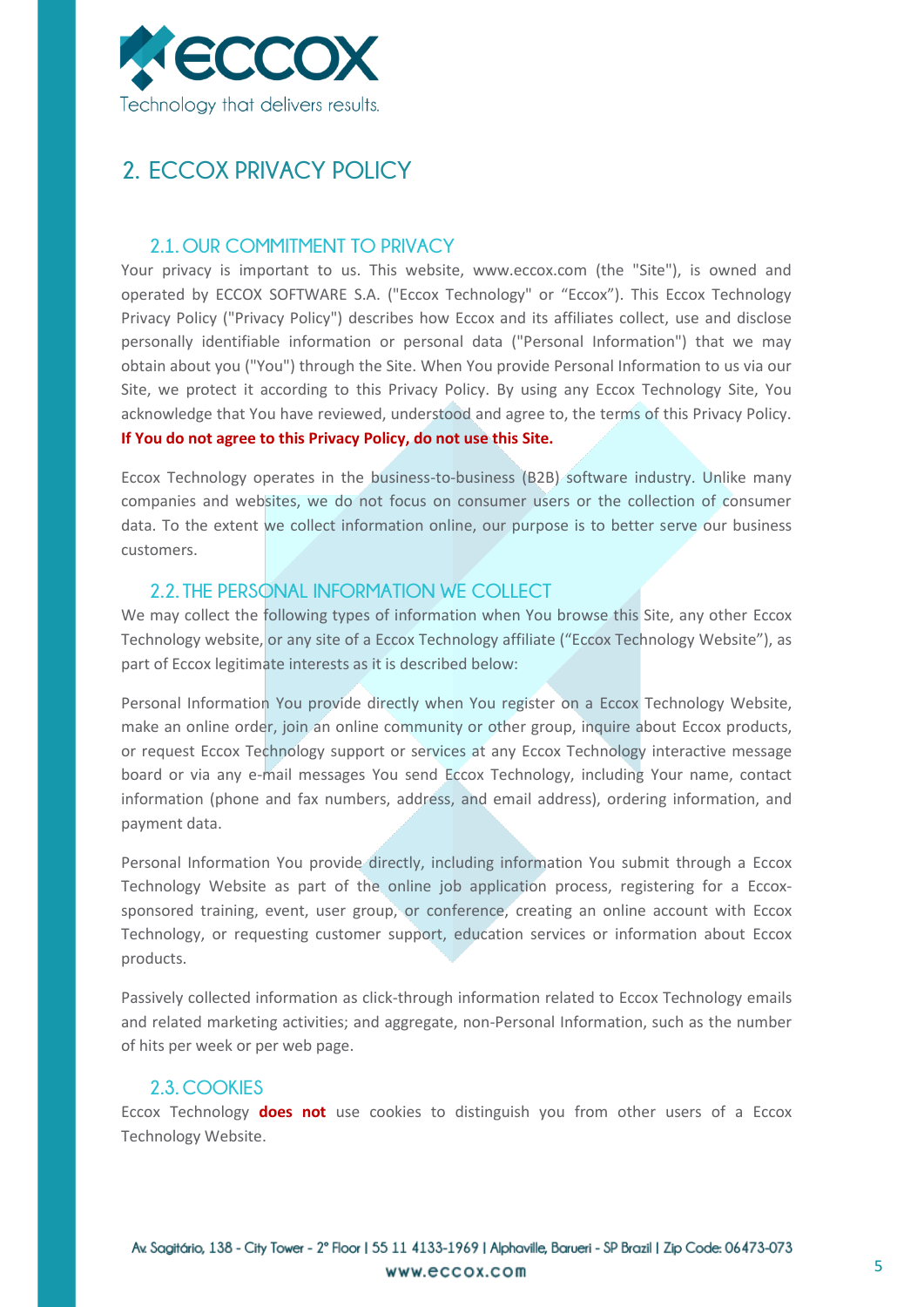

## **2.4. WEB BEACONS**

Eccox Technology may use "web beacon" technology to gather metrics from anonymous web users and email recipients for the purpose of operating and improving Eccox Technology websites and email communications. A web beacon is an electronic image that is imbedded in a web page or email which allows Eccox to track web page views/hits or the opening of an email containing a beacon. Eccox Technology may use web beacon in conjunction with cookies to track website activity on this Site, www.eccox.com, and other Eccox Technology websites. Web beacon tracking by Eccox Technology **does not** identify the name or email address of the web user or mail recipient.

### **2.5. The Way We Use Personal Information**

Eccox Technology uses Personal Information You have provided directly or information we collect indirectly online about You in the following ways, as part of Eccox Technology legitimate interests:

For Personal Information You provide directly online, or through email messages, relating to inquiries about products, ordering products, requests for support or services, or downloading products, we use the information to engage in and process transactions with You, to respond to Your inquiries and requests, to provide information on Eccox Technology products and services, to provide information on Eccox partners offering Eccox Technology services and products, and to provide customer support activities. Before we use Your Personal Information, we will give You the opportunity to choose whether or not You allow Eccox Technology to use Your Personal Information in such ways described in this Privacy Policy. You may at any time choose to stop receiving Eccox Technology emails relating to our marketing materials by following the unsubscribing instructions contained in the emails we send to Your attention. You can also unsubscribe by sending an email to marketing@eccox.com and requesting the removal of Your name from Eccox Technology marketing lists.

Some Eccox products and services may be advertised by third parties. In the U.S. and other jurisdictions with similar laws, we will only share Your Personal Information if You have not expressed Your preference by opting out of having Your information shared. In countries that are members of the European Union and all other jurisdictions with similar laws, we will only share Your Personal Information if You have agreed to allow us to share Your information with third parties. You have the opportunity to choose to not receive such marketing materials from third parties by updating Your subscription preferences emailing us.

For some registration, email and data You provide, we may direct You to particular web pages, customize the web pages You see, or otherwise increase the relevance of the information You receive. Eccox Technology may use Analytic Embedded Code to collect Information about web pages visited, page hits per week, and the like, and Eccox will use this information internally to improve the design of our web pages.

For Personal Information submitted using the online job application process, we may use and disseminate this information internally and among our affiliates as necessary to consider Your application and to contact You regarding our decision.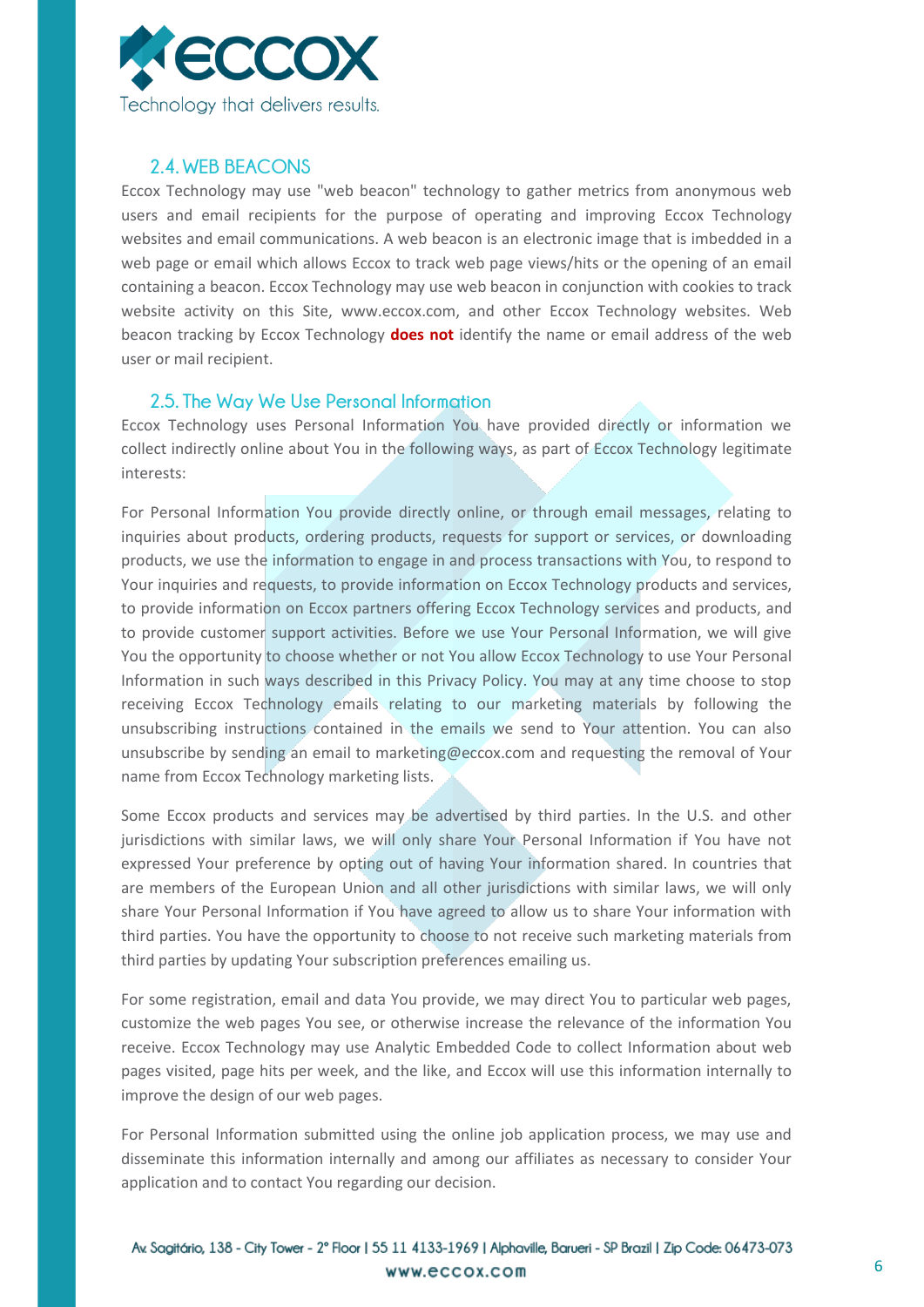

For Personal Information submitted online for scheduling training or registering to attend a Eccox-sponsored conference or event, we may use and disseminate this information internally and among our affiliates to communicate with You and to facilitate Your registration and participation.

#### **2.6. When We Share Your Personal Information**

Eccox shares information for business and marketing purposes only on a need-to-know basis and only with: (a) its own employees and contingent workers (b) the customer from which Eccox received the information; (c) Eccox distributors, resellers, third parties software vendors, subcontractors, consultants, and third-party service-provider companies, that have agreed to safeguard such information in a like manner to the way that Eccox Technology safeguards such information and that have agreed to confidentiality terms with Eccox or that have entered into arrangements with Eccox Technology to provide the services described in this Privacy Policy; and (d) other entities authorized to have access to such information under applicable law or regulation.

### **2.7. Data Security, Integrity and Access**

Eccox Technology is committed to protecting Your privacy. Eccox processes Your Personal Information only in ways compatible with the purpose for which it was collected. To the extent necessary for such purposes, we take reasonable steps to make sure that the information is accurate, complete, current and otherwise reliable with regard to its intended use. Eccox provides data subjects with the opportunity to access, review and correct their own Personal Information, and otherwise provides such individual access to Personal Information. However, Eccox expects that You will update your Personal Information with Eccox Technology as necessary as described in the section below "How You Can Access or Correct Your Personal Information".

**Eccox Technology takes reasonable and appropriate measures to maintain the confidentiality and integrity, prevent the unauthorized use or disclosure, of Personal Information and to protect Personal Information from loss, misuse and unauthorized access, disclosure, alteration and destruction.** This includes maintaining a system of appropriate administrative, physical and technical safeguards to secure such information.

#### **2.8. How You Can Access or Correct Your Personal Information**

If You have created an online profile with Eccox Technology, You can update Your profile by sending a request to info@eccox.com.

You can also request access to Your Personal information that we collect online and maintain, and update or correct that information, through e-mailing info@eccox.com with the subject line heading of "Privacy Policy Request." To protect Your privacy and security, we will take reasonable steps to verify Your identity before granting access or making corrections.

You can also request erasure, restrict or object to the processing of Your Personal information.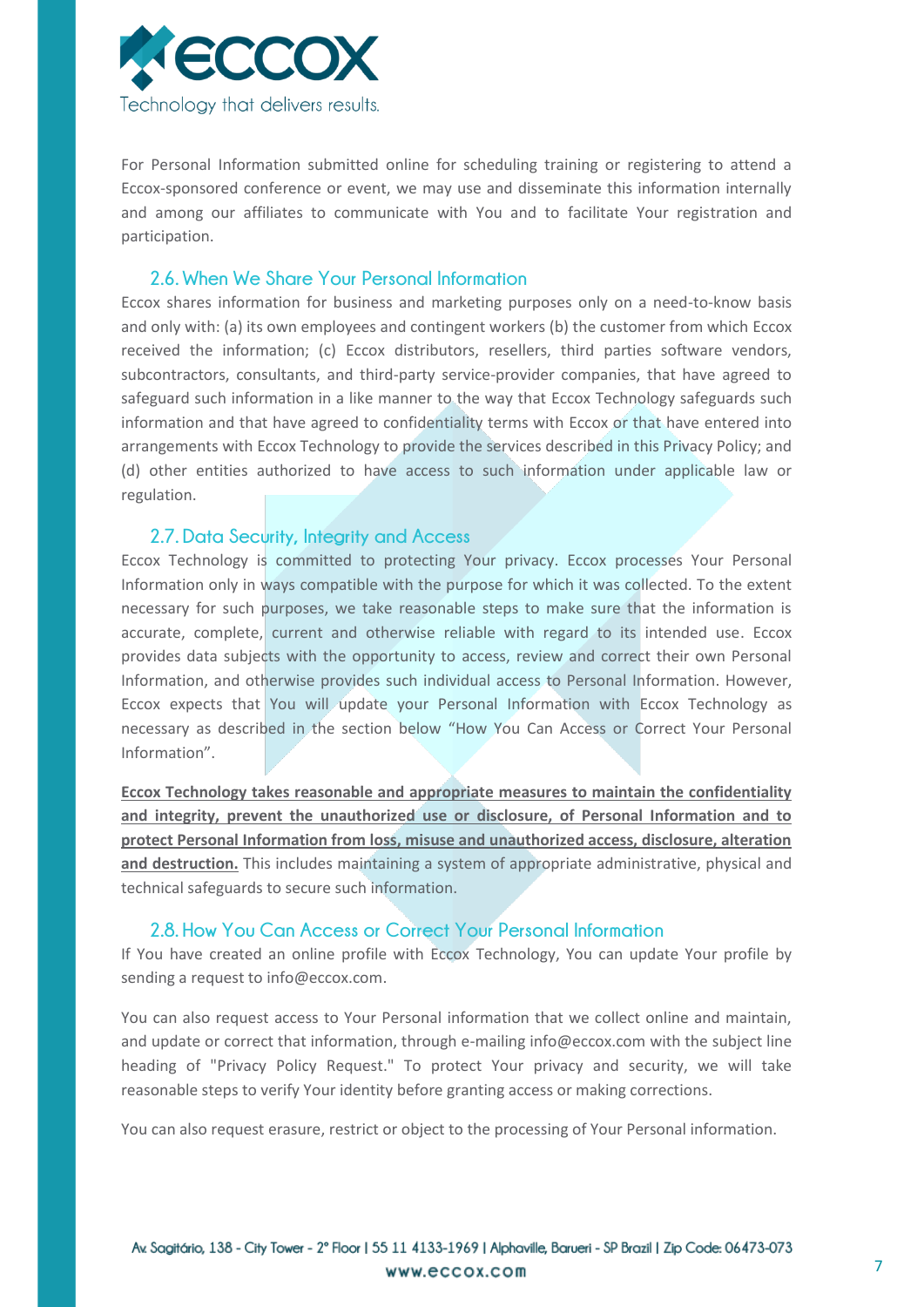

We may keep information in an off-line form, for archival purposes or as otherwise required by law. **Please note that if Your information is removed from our databases, You may no longer be able to access certain areas of an Eccox website requiring registration or a subscription.**

### **2.9. Revisions and Contact Information**

We periodically update the features of Eccox Technology Websites. We reserve the right to change this Privacy Policy without advance notice and any modifications are effective when they are posted here. The date of the newest version will be posted below. Please check back frequently, especially before You submit any Personal information at this Site, to see if the Privacy Policy has changed. If You have any questions, please contact us by sending an e-mail message to info@eccox.com with the subject line heading of "Privacy Policy Request."

## **2.10. Questions, Complaints and Inquiries**

Questions or complaints regarding this Privacy Policy or requests for access to Personal Information should be directed to the Eccox Technology Headquarter Office, info@eccox.com.

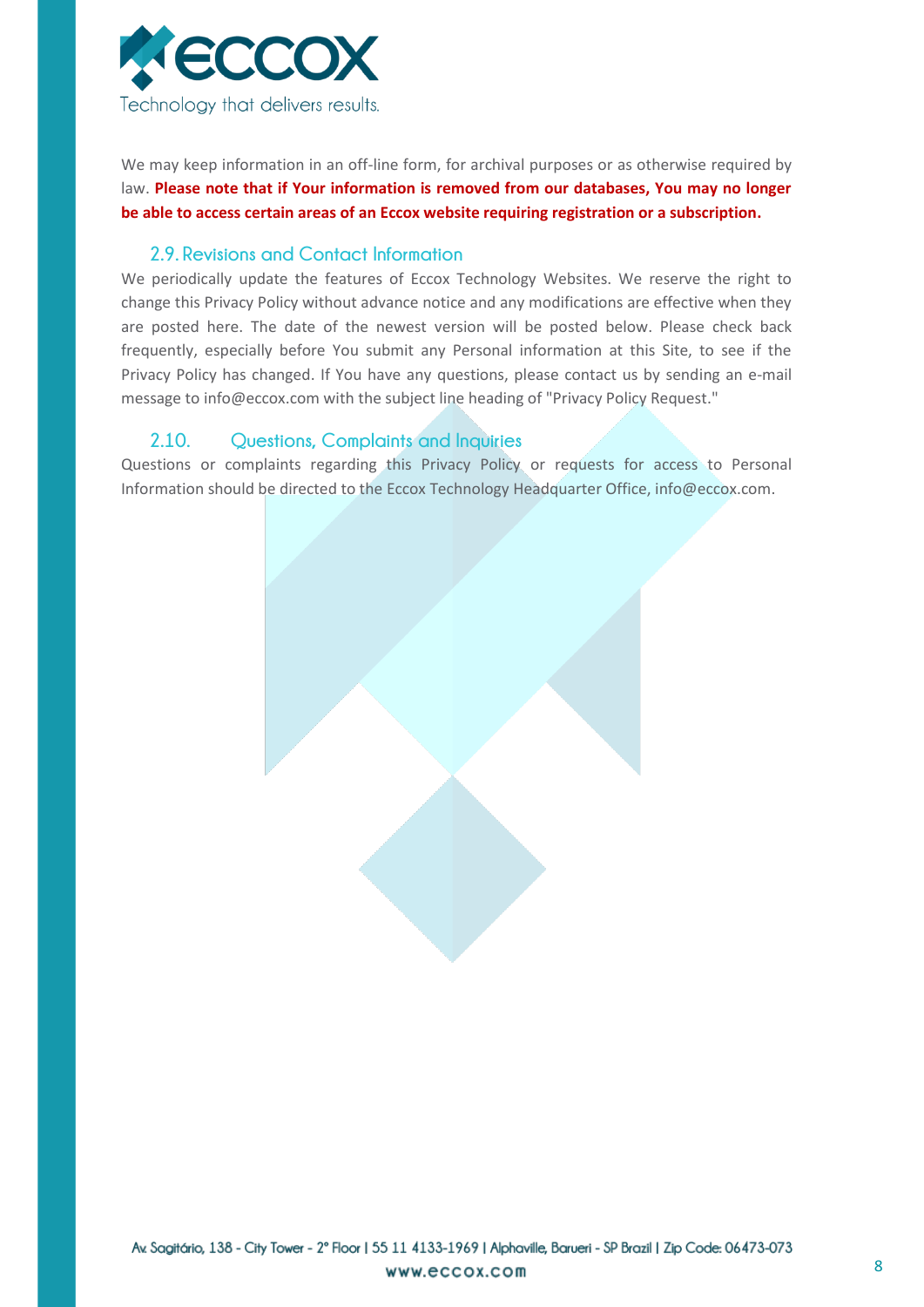

# <span id="page-8-0"></span>**3. ECCOX TRADEMARKS**

Eccox, Eccox Software, and the Eccox Technology logo are the exclusive properties of Eccox Software S.A., are registered with the Brazilian jurisdiction, and may be registered or pending registration in other countries. All other Eccox Technology trademarks, service marks, product trademarks and logos may be registered or pending registration in the U.S. or in other countries. All other trademarks or registered trademarks are the property of their respective owners.

For questions pertaining to trademarks, please contact us at info@eccox.com.

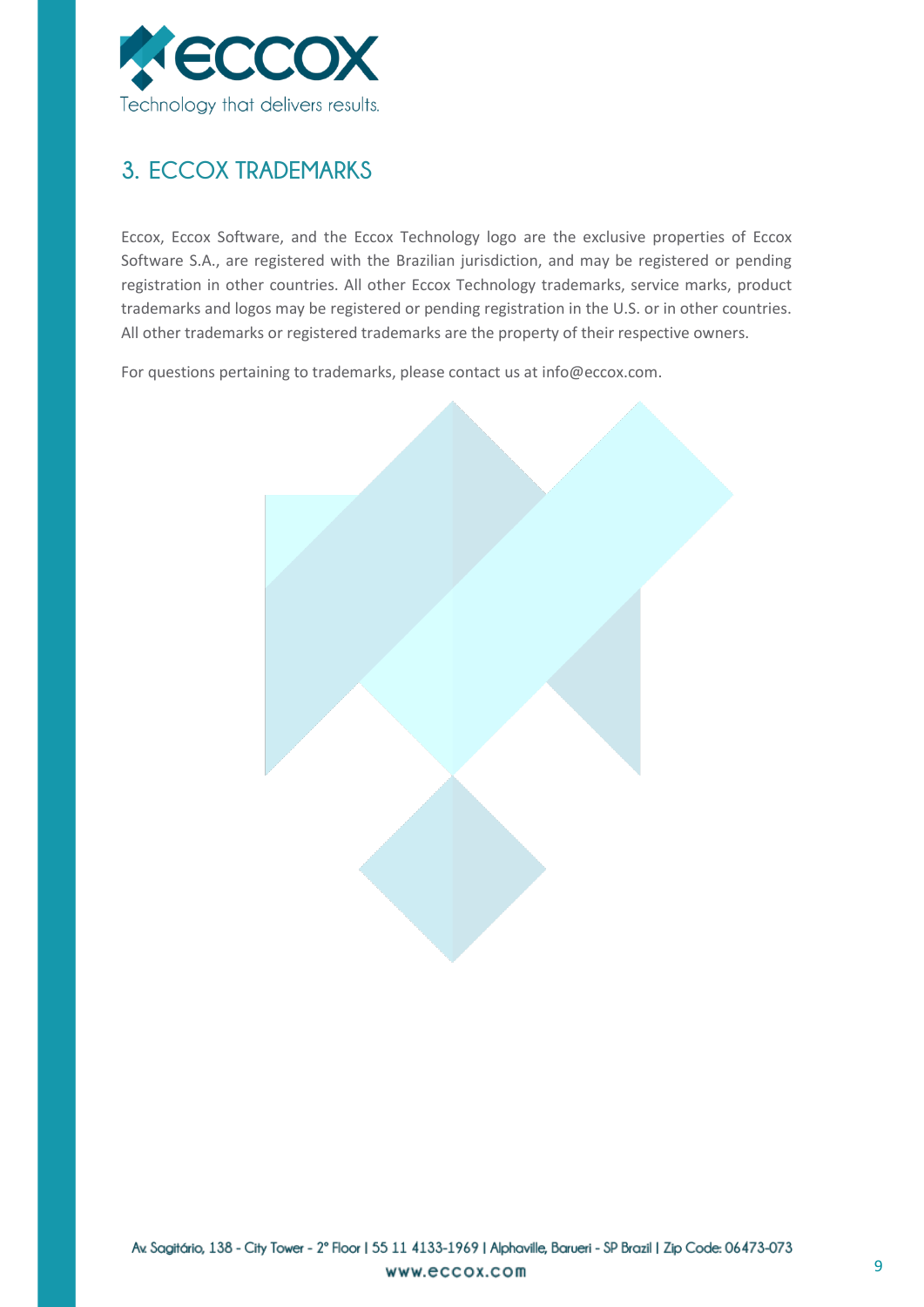

## <span id="page-9-0"></span>**4. ECCOX ANTI-PIRACY/LICENSE NON-COMPLIANCE**

Eccox Technology is committed to providing innovative technology solutions to better serve our customers' business needs. In furthering this commitment, it is critical that Eccox intellectual property assets be protected, and that its **copyrights, trade secrets, trademarks, patents and license agreements** be enforced. Eccox Technology respects the intellectual property of others and asks our partners, end-users, and third-parties to do the same with Eccox products and the intellectual property embodied in them.

Eccox Technology will take all necessary steps to protect our intellectual property rights and aggressively pursue those who violate our copyrights, trade secrets, trademarks, patents and license agreements. In that regard, Eccox considers the following activities, among others, to be unacceptable violations of our intellectual property rights:

- **Piracy:** Software piracy includes unauthorized use, replication or distribution of Eccox Software S.A. technology, among other things.
- **License Non-Compliance:** Non-compliance with software license agreements may include using more capacity than licensed for the Eccox Software S.A. technology, among other things.
- **Theft:** The theft or unauthorized distribution or use of intellectual property may also constitute a crime, which may carry severe criminal and civil penalties.

Users of pirated or unauthorized software also risk system degradation or failure caused by software corruption, bugs, and lack of technical support.

In order to preserve the integrity of our products, it is important that suspected incidents of software piracy, license non-compliance, and other abuses or violations of Eccox intellectual property be brought to Eccox Software S.A. attention.

#### Reporting can be done by contacting:

Eccox Software S.A. Headquarter Office 138 Sagitário Avenue, AlphaSquare Mall – City Tower, 2<sup>nd</sup> Floor Alphaville, Barueri, SP 06473-073 – BRAZIL Email: info@eccox.com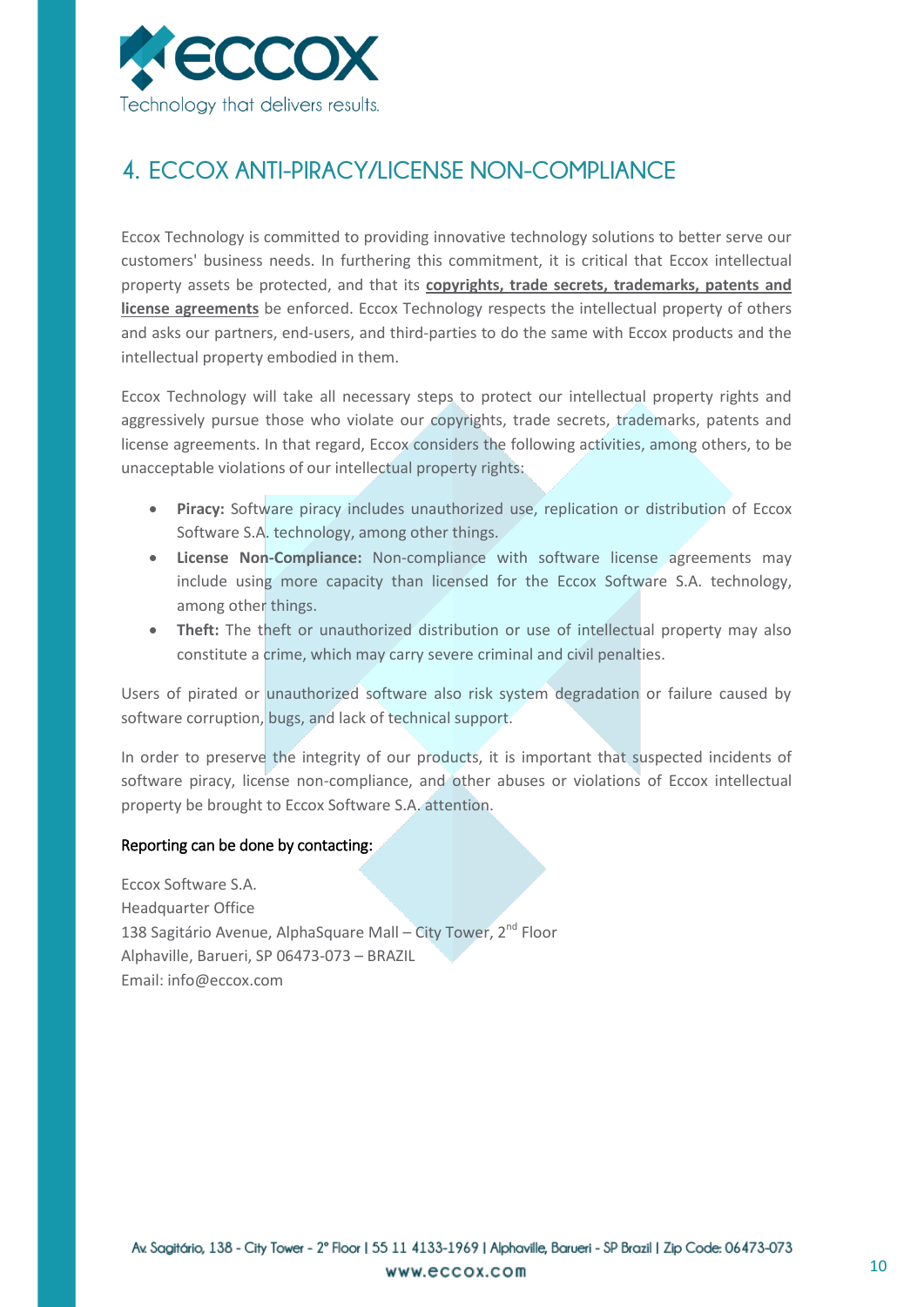

# <span id="page-10-0"></span>**5. ECCOX CODE OF CONDUCT**

## **5.1. Introduction**

The Eccox Technology Code of Conduct (the "Code") provides guidance about business behavior expected of the Eccox community as you work and interface with fellow employees, customers, suppliers, business partners and other stakeholders.

The Code is supported by corporate-level policies, which are available on Eccox Technology Human Resources Office. You may also be subject to additional regional and/or departmental policies. However, this Code and the policies cannot answer every question or address every possible business situation. Therefore, you are expected to use good judgment and seek guidance when you have questions about the appropriate course of action.

### **5.2. Scope and Compliance**

The Code is applicable to all officers, directors, and employees of Eccox Software S.A. (consisting of all global Eccox entities; ("Eccox"). The Third-Party Code of Conduct governs the conduct of contingent workers and business partners acting on Eccox Technology behalf.

Failure to comply with the Code, including not reporting actual or suspected violations of which you are aware, may result in disciplinary action, including but not limited to termination of employment.

## **5.3. Policy Statement**

Eccox Technology business success depends on our ability to build trusted relationships—with each other, as well as with our customers, suppliers, governments and communities. This means that you have a responsibility to:

- Ask Questions and Report Concerns;
- Conduct Business with Honesty and Integrity;
- Follow the Letter and Spirit of the Law;
- **•** Treat Each Other with Dignity and Respect; and
- Protect Eccox Technology Assets and Reputation.

## **5.4. Ask Questions and Report Concerns**

#### **5.4.1.Raise Your Concerns Promptly**

The Eccox Human Resources Office is dedicated to giving you the support and advice you need to comply with this Code, corporate-level policies and applicable laws and regulations.

If you have any reason to believe this Code, corporate policies or applicable laws and regulations have been or may be violated, you are expected to immediately report such activity to any of the following resources:

- Local Management;
- Human Resources Office;
- Marketing Office;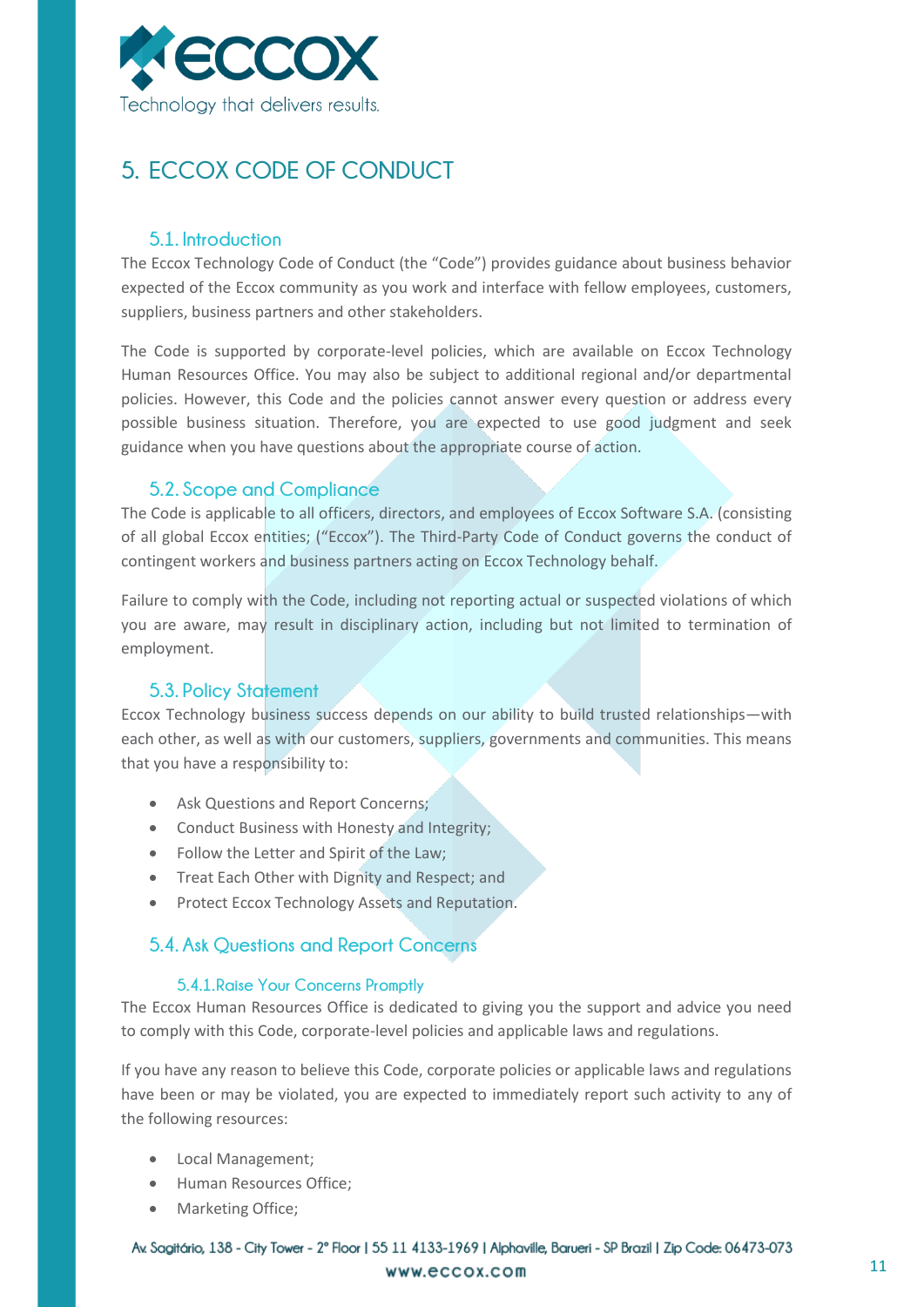

- Legal Department;
- Headquarter.

#### **5.4.2.Retaliation is Not Tolerated**

Eccox Technology does not tolerate retaliation against any employee who, acting in good faith, reports suspected misconduct, asks questions or raises concerns.

### **5.5. Conduct Business with Honesty and Integrity**

#### **5.5.1.Follow Acceptable Contracting Practices to Prevent Side Agreements**

Side agreements are strictly prohibited. Eccox Technology policy is to contract with customers and other parties only through formal, written agreements that have been approved by Eccox Technology Legal Department and that have been executed by authorized signatories, as further described in the Contract Approval and Signature Authority Policy and the Procurement Policy.

Side agreements include any commitment, whether verbal or written (including by electronic transmission, e.g., email), that was not part of the original agreement with the counterparty in order to complete a sale or purchase or applicable transaction. Side agreements often substantially change the terms of the original agreement and potentially expose Eccox Technology to a risk of breaching the agreement and impacting the agreement's accounting treatment. Any modifications to an original agreement must be reflected either in: (i) a new written agreement, or (ii) a written amendment to the original agreement, either of which must be properly approved and executed by an authorized signatory.

#### **5.5.2.Avoid Conflicts of Interest**

You should avoid any activity that conflicts with, or appears to conflict with, the interests of Eccox Technology. A conflict of interest is a situation in which you or a member of your family has professional or personal interests that could affect your objectivity in making decisions as an Eccox Technology employee. Conflicts of interest may arise when you or a member of your family receives improper personal benefits as a result of your position with Eccox Technology. Loans to, or guarantees of obligations of, an employee or an employee's family member may also create conflicts of interest.

It is usually a conflict of interest for an Eccox Technology employee to work simultaneously for a competitor, customer or supplier. Employees are not allowed to work for a competitor as a consultant or board member. The best practice is to avoid any direct or indirect business connection with Eccox Technology competitors, customers or suppliers, except on behalf of Eccox Technology.

Conflicts of interest may not always be immediately evident. If you have questions or if you become aware of a conflict of interest or a potential conflict of interest, you should contact the Human ResourcesOffice.

**Eccox Further Code of conduct: Uphold Applicable Anti-Corruption Laws; Promote Fair Competition; Protect the Privacy of Personal Information; Treat Each other with Dignity and Respect; Value Diversity and Equal Opportunity; Ensure a Safe Workplace; Maintain a Workplace Free from Substance Abuse.**